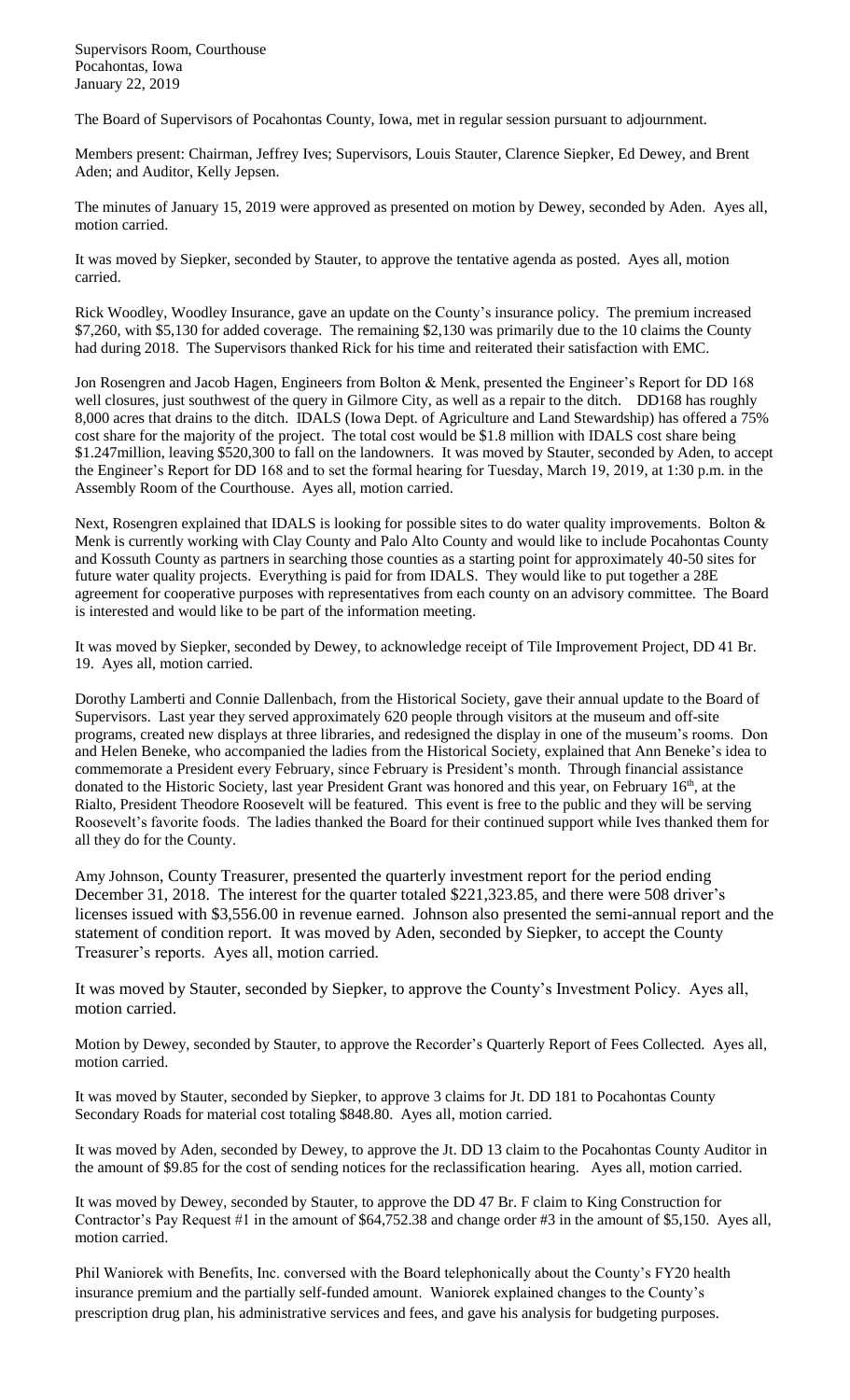Dan Feistner, County Attorney, presented a resolution to purchase real estate. It was moved by Dewey, seconded by Siepker, to adopt the following resolution. The chairman called the question with the following recorded vote: Ayes-Siepker, Aden, Ives, Stauter, Dewey; Nays-none. Whereby the resolution is adopted to-wit:

## **Pocahontas County Resolution No. 2019-1-12 RESOLUTION FOR THE PURCHASE AND ACCEPTANCE OF THE DEED TO CERTAIN REAL ESTATE IN POCAHONTAS COUNTY FROM PRO COOPERATIVE COMPANY F/K/A FARMER'S COOPERATIVE COMPANY**

**WHEREAS**, this matter comes now before the Pocahontas County Board of Supervisors for the purchase of the property described herein. **WHEREAS**, on the **22nd day of January, 2019** the Pocahontas County Board of Supervisors considered the purchase of said property described herein following discussion. **WHEREAS**, the Pocahontas County Board of Supervisors by majority vote, agreed to purchase said property described herein from Pro Cooperative Company f/k/a Farmer's Cooperative Company as the terms of the agreement have been fulfilled. **WHEREAS**, the Pocahontas County Board of Supervisors Chair shall be authorized to proceed with signing any closing documents and for payment of same to Pro Cooperative Company f/k/a Farmer's Cooperative Company following passage of this Resolution in the amount of **\$23,008.00. WHEREAS**, the Pocahontas County Auditor is hereby authorized and directed to record this Resolution and the Warranty Deed, Ground Water Hazard and Declaration of Value with the Pocahontas County Recorder's Office and proceed with payment to Pro Cooperative Company f/k/a Farmer's Cooperative Company in the amount of \$23,008.00. NOW, **THEREFORE BE IT RESOLVED** that Pocahontas County shall accept by Warranty Deed title to said property following passage of this Resolution, to-wit:

## **Six (6) RR Property Parcels In The Town of Pocahontas, Section 6, Township 91 North, Range 32 West of the 5th PM, Pocahontas County.**

It was moved by Dewey, seconded by Aden, to authorize Chairman Ives to sign the closing documents and for the Auditor to make payment for the purchase of the property. Ayes all, motion carried.

Jack Moellering, County Engineer, advised that due to weather, several contractors are behind on their jobs, so he feels that offering a larger timeframe will be necessary to attract competitive bids for the N-28 project. Unfortunately, this also means that other road projects will be pushed back as well.

The following claims were audited and allowed:

| The Tono wing cranno were addred and allow |                           |            |                |
|--------------------------------------------|---------------------------|------------|----------------|
| Access Systems Leasing                     | Copier Exp                | 126.24     | 1              |
| Adv Systems                                | Copier Ex                 | 268.62     | $\overline{c}$ |
| Adv Systems                                | Copier Exp                | 324.31     | -2             |
| E Ahlrichs                                 | Mileage                   | 186.39     | $\mathbf{1}$   |
| Alliant Energy                             | Utilities                 | 472.32     | 1              |
|                                            |                           |            | 1              |
| G Atherton                                 | Phone/Mileage REMB        | 61.39      |                |
| Kaila R Beavers                            | Expenses                  | 180.14     | 1              |
| N Betten                                   | Mileage                   | 297.57     | 1              |
| B H Energy                                 | Gas                       | 303.75     | 1              |
| Loren Booth                                | ME-I School Exp           | 2130.89    | 1              |
| Cal Co ECA                                 | Utilities                 | 8.77       | 1              |
| Canon Financial Services, Inc              | Copier Exp                | 87.12      | $\mathbf{1}$   |
| S Cash                                     | Mileage                   | 58.32      | 1              |
| CID                                        | paper goods/cleaners      | 221.50     | $\mathbf{1}$   |
| CID                                        | Supplies                  | 158.50     | 1              |
| Century Link                               | Phone                     | 290.69     | $\overline{c}$ |
|                                            |                           |            | $\mathbf{1}$   |
| CenturyLink                                | Phone                     | 66.24      |                |
| Community Lumber Supply                    | Supplies                  | 436.41     | $\mathbf{1}$   |
| J Conlin                                   | Mileage                   | 173.31     | 1              |
| Counsel                                    | engr. copies              | 47.67      | $\mathbf{1}$   |
| Counsel                                    | shop copies               | 8.14       | 1              |
| Counsel                                    | Copier Exp                | 145.63     | $\mathbf{1}$   |
| Counsel                                    | DP Services               | 304.90     | $\mathbf{1}$   |
| Counsel                                    | Printer Exp               | 66.98      | $\overline{2}$ |
| O Cressler                                 | Travel Exp                | 66.21      | 1              |
| Des Moine Stamp                            | Offc Supplies             | 71.00      | $\mathbf{1}$   |
| M Dirks Jr                                 |                           | 32.00      | $\mathbf{1}$   |
|                                            | Mileage                   |            | $\mathbf{1}$   |
| Hailey D Douglas                           | Mileage                   | 89.93      |                |
| Farm & Home                                | Supplies                  | 313.07     | 1              |
| Genesis                                    | Janitorial                | 750.00     | $\mathbf{1}$   |
| Gilmore City                               | Utilities                 | 263.37     | 1              |
| Healthcare First                           | Services                  | 99.75      | $\mathbf{1}$   |
| K Hoffman                                  | Mileage                   | 18.53      | 1              |
| Humboldt Co HD                             | Water Tests               | 1548.00    | $\mathbf{1}$   |
| IACCP                                      | Training                  | 230.00     | 1              |
| IADPS                                      | Terminal Billing          | 1380.00    | $\mathbf{1}$   |
| IA DOT                                     | Services                  | 102.20     | 1              |
|                                            | Well Permits              | 75.00      | $\mathbf{1}$   |
| IDNR Water Supply                          |                           |            |                |
| Iowa DOT Farm to Market Fund C             | N28 transfer to FTM       | 2000000.00 | 1              |
| IA Lakes Elec                              | unmetered lights          | 5807.97    | 1              |
| IA Lakes Elec                              | Electricity               | 350.00     | 1              |
| IA Lakes Elec                              | Tower Rental/Util         | 61.00      | 1              |
| IA SOS                                     | IVOTERS Maint Fee Acct AA | 900.20     | 1              |
| IA SOS                                     | Notary Renewal            | 30.00      | 1              |
| ISU                                        | Training                  | 270.00     | 3              |
| IMWCA                                      | Worker Comp               | 5780.00    | 1              |
| <b>TSAC</b>                                | Conference                | 440.00     | $\overline{c}$ |
| Jacks OK Tire                              | Tires/Parts               | 905.34     | 1              |
|                                            | Meeting Exp               | 387.81     | $\mathbf{1}$   |
| Amy M Johnson                              |                           |            |                |
| Todd Kay                                   | Services                  | 120.00     | 1              |
| K. C. NIELSEN, LTD                         | roller chain/Laurens      | 50.37      | 1              |
| Laurens COC                                | Dues                      | 76.00      | $\mathbf{1}$   |
| House of Print                             | Forms                     | 39.00      | $\mathbf 1$    |
| House of Print                             | Printing                  | 132.50     | $\mathbf 1$    |
| RELX INC DBA LexisNexis                    | Software                  | 203.94     | $\mathbf{1}$   |
| Machine Shop                               | hose ends                 | 114.01     | 1              |
| Machine Shop                               | roll chain/links          | 39.62      | $\mathbf 1$    |
| Machine Shop                               | Tires, supplies           | 870.88     | 1              |
|                                            | Services                  |            | $\mathbf{1}$   |
| Mainstay Sys                               |                           | 237.00     |                |
| Martin Marietta                            | rd stone                  | 20958.50   | 1              |
| Messenger                                  | Advertising               | 35.00      | $\mathbf{1}$   |
| MidAmeri Energy                            | Palmer elec               | 65.95      | 1              |
| MidAmeri Energy                            | Palmer int. lts           | 64.99      | $\mathbf 1$    |
| MidAmeri Energy                            | Varina/electric           | 44.11      | 1              |
|                                            |                           |            | $\mathbf{1}$   |